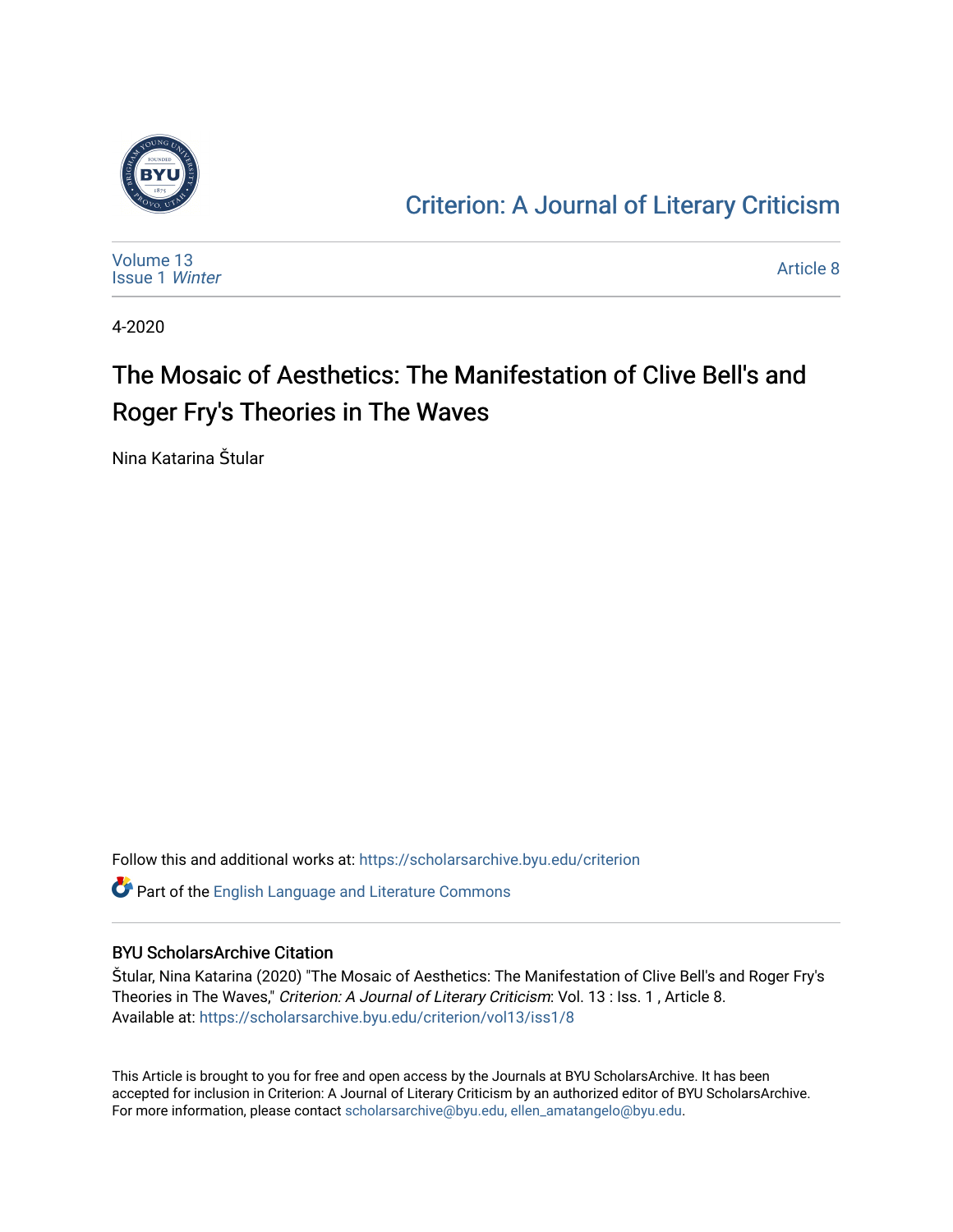# The Mosaic of Aesthetics

*The Manifestation of Clive Bell's and Roger Fry's Aesthetic Theories in* The Waves

*Nina Katarina Štular*

In Roger Fry's "An Essay in Aesthetics," published in 1909, he explores the question of what art truly is. A year after the paper's publication, Fry met Clive Bell on a train and they struck a conversation about aesthetics that marked the beginning of Fry's life-long friendship with the Bloomsbury group—a group that gave home to many influential modernist thinkers and writers. The aesthetic theory that Fry explains in "An Essay in Aesthetics" influenced Bell's *Art*, published in 1914, which in turn affected Fry's *Vision and Design*, published in 1920, in which Fry fully elaborates his aesthetic theory. Bell's sister-in-law, Virginia Woolf, closely followed the evolution of visual art of her time and was familiar with Bell's and Fry's work in art criticism. In her most poetic and experimental novel, *The Waves*, Bell's and Fry's influences emerge in Woolf's innovative organization, as plot disappears, giving way to the distinctive artistry of her prose. Her nine sections, each beginning with an italicized description of the shore, trace the visual changes in the shore from pre-dawn to post-sunset. These descriptive interludes prepare for six friends' choral monologue, which give her work an aesthetic value and contribute to the "mosaic" that Woolf envisioned for *The Waves* (*Letters* 3:298). Analyzing how Woolf's language and form correspond with Fry's and Bell's aesthetic elements reveals *The*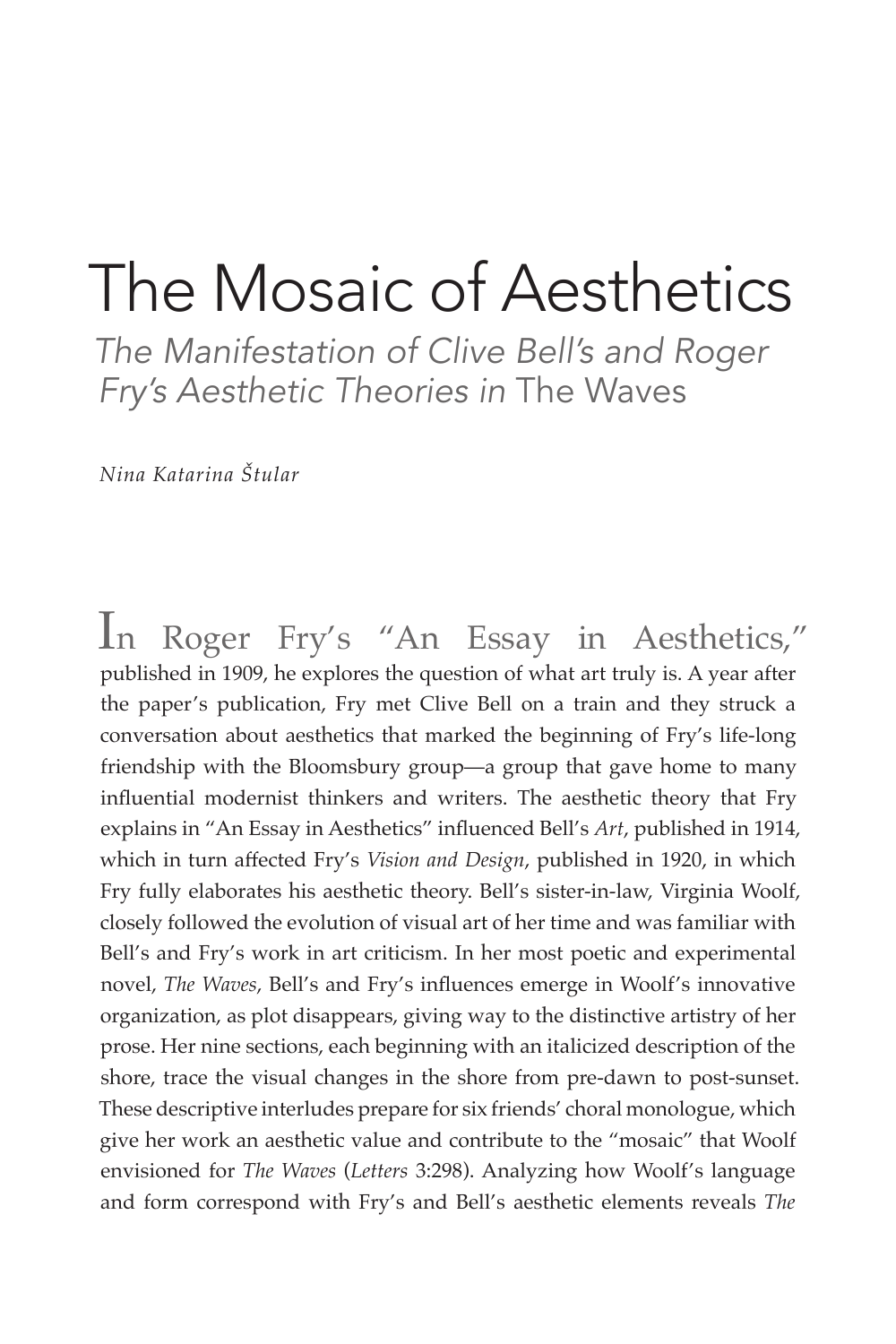*Waves* as a powerful vessel of aesthetics that places the ultimate purpose of aesthetic experience on the creation of timelessness amidst the temporary.

In order to discuss the aesthetics of *The Waves*, we must first examine the aesthetic theories of Bell and Fry. Fry argues that in order to have aesthetic value, a work of art must evoke an aesthetic experience by transporting its observer from the everyday to an "imaginative life" (18). In everyday life, emotions play an evolutionary role of prompting people to react properly to stimuli. "Imaginative life" (18), on the other hand, enables a person to experience emotions without having to respond to them; paintings, music, and novels elicit anxiety, excitement, anger, or joy for the sake of the emotional experience itself. Fry's definition of art in "An Essay in Aesthetics" allows for this vast spectrum of emotions that constitutes a proper aesthetic experience as he names art "an expression and a stimulus of this imaginative life, which is separated from actual life by the absence of responsive action" (20). Both the visual arts and literature fulfill Fry's conditions for the aesthetic experience as they allow the consumer to retreat to a private world where emotions are experienced in their purest form.

Fry and Bell agree that emotions are necessary for the aesthetic experience, but they also defend the existence of a more formal set of requisites that each work of art possesses and can be consciously acknowledged by reason. In "The Aesthetic Hypothesis," Bell claims that to have an aesthetic experience from observing "a combination of forms;" (26) he needs to recognize an objective quality in the work of art, or "perceive intellectually the rightness and necessity of the combination" (26). He believes that a precise balance of artistic elements or "a combination of lines and colours" (12) can bring him aesthetical pleasure and that this "significant form" (11) is the common denominator for all the works of art that move him aesthetically. Fry, on the other hand, names "order" (29) and "variety" (29) as the two qualities necessary for an aesthetic experience: the former ensures that the observer is not overwhelmed by stimuli and the latter that the observer is not bored by their lack. Both Bell and Fry distinguish a set of elements that visual artists use to evoke aesthetic feelings for the sake of either balancing order and variety, or achieving "significant form" (11).

Because the most important artistic elements that evoke aesthetic emotions often influence the work most subtly, Fry and Bell have difficulty in phrasing and formalizing experienced sensations and recognized properties in works of art. In Woolf's biography of Roger Fry, she summarizes his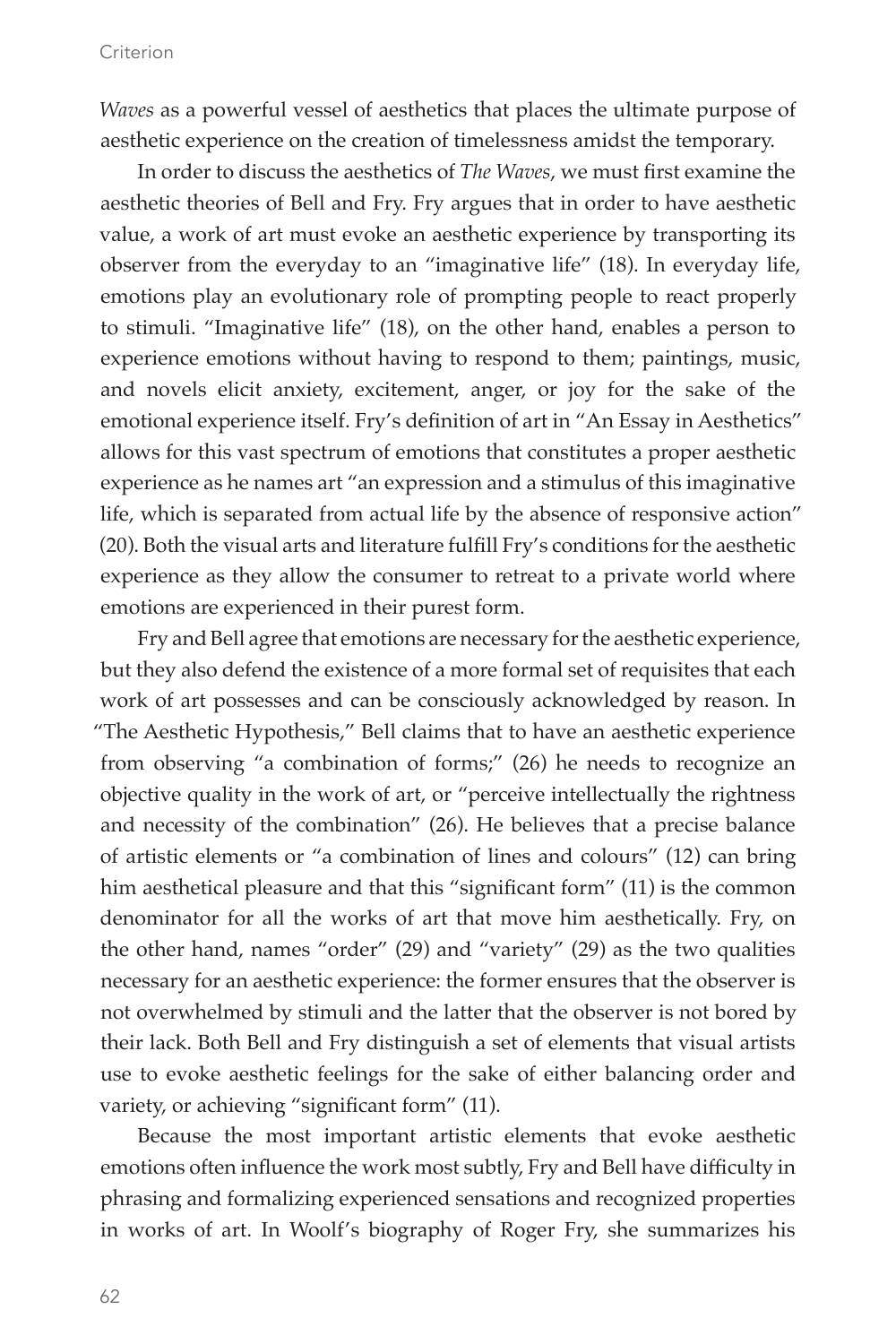attempts to verbalize the subjectively-felt properties that underline visual art: "It was to take him many years and much drudgery before he forged himself a language that wound itself into the heart of sensation" (106). According to Woolf, the medium that enables him to translate emotional experience to a reason-driven verbal formulation is the "pressure of meaning behind him" (106). Fry's driving purpose, which is to discover the properties of true art, shows in the clarity and care with which he chooses terms and draws conclusions. Similarly, the emotion that drives artists to express themselves subtly permeates their work—it can be communicated through the unique pattern of brushstrokes and ways of applying paint or drawing lines in visual arts, or through specific combinations of syntax, the sound of certain words, and types of phrases in prose. This underlying property of rhythm, defined by its driving purpose, serves as an artist's unique signature. Fry describes rhythm as "the record of a gesture" that "is modified by the artist's feeling" (33), whereas Bell, in "The Metaphysical Hypothesis," gives it an even greater importance; he claims that a subject holds no particular value to the aestheticism of a painting or a novel, but that only feelings which the authors succeed in conveying can have the power to influence an observer's perception of the work.

Bell's claims about the inherent insignificance of artistic subjects manifest themselves most fully in Woolf's *The Waves*. The novel recounts the lives of quite ordinary middle-class men and women who do nothing more exciting than to go to school, write, raise children, attend parties, and work. Instead of giving precise, detailed, and chronological reports of their lives, Woolf gives full emphasis to the artistic elements that she uses to capture the six main characters' expression of emotions, mind-patterns, and their perception of themselves, each other, and the world. It is not the novel's descriptive quality or exciting plot that primarily gives significance to *The Waves,* but rather its artistic qualities, as in the rhythm of her distinctive prose. In a letter to Ethel Smith, Woolf reveals that she is aware of the risks of "writing to a rhythm and not the plot" as she admits: "though the rhythmical is more natural to me than the narrative, it is completely opposed to the tradition of fiction and I am casting about all the time for some rope to throw to the reader" (*Letters* 4:204). Instead of losing her readers, however, she earns their admiration as her unique rhythm contributes to their aesthetic experience.

Just as the finest painters draw inspiration for their lines from the forms of nature, the rhythm of *The Waves* follows the natural course of thoughts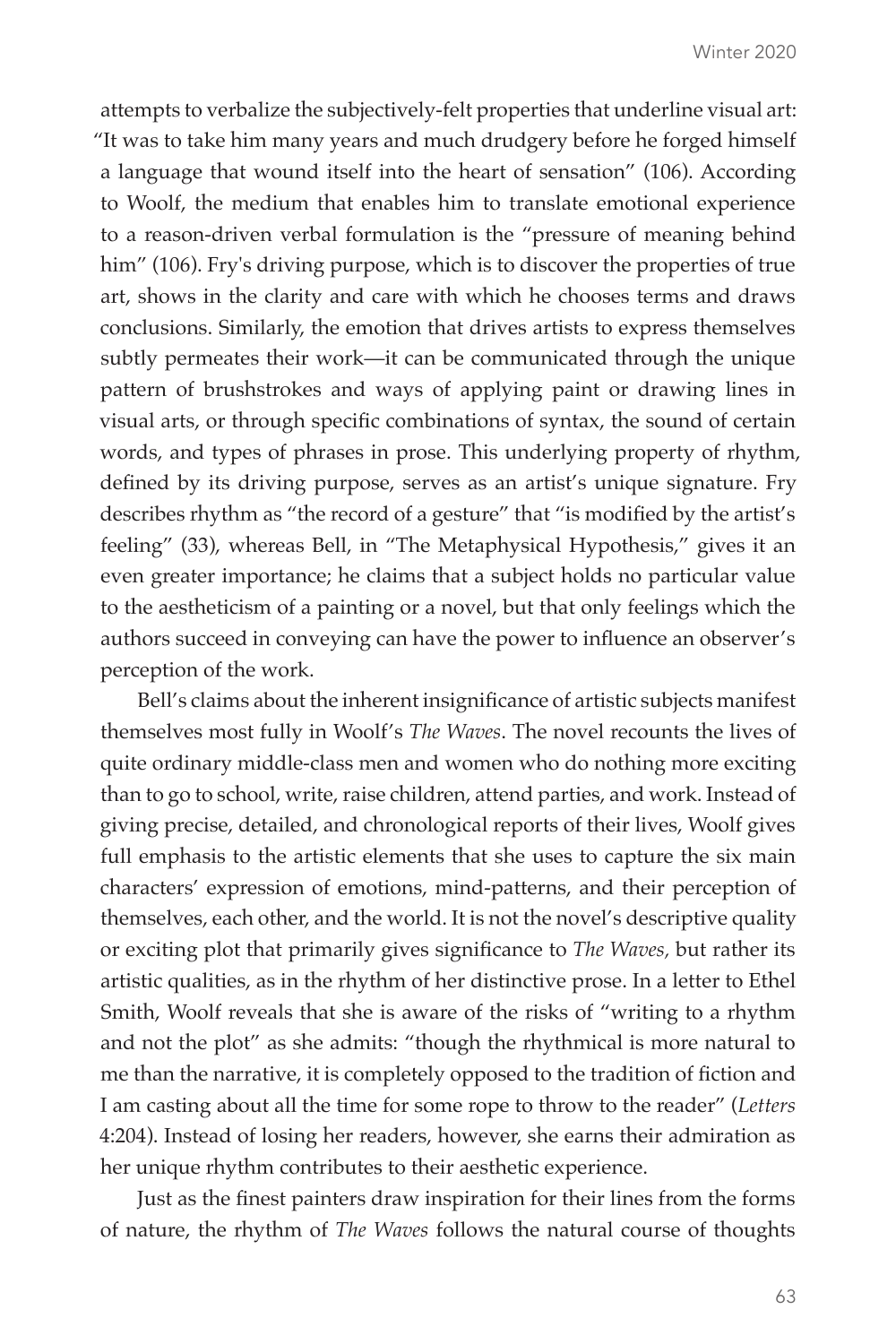#### Criterion

that enter consciousness in waves. In her diary, Woolf marks this novel as "a series of dramatic soliloquies" and sees a challenge in maintaining the quality of the rhythm or keeping the soliloquies "running homogeneously in and out, in the rhythm of the waves" (*Diary* 3:312). The novel explores the lives of six friends from childhood onwards, who share one cohesive experience of life despite their separate ways of pursuing happiness and the unique challenges that they each face. In his final soliloquy, Bernard summarizes the affinity that his friends display by smoothly sailing from one mind to another's: "it is not one life that I look back upon; I am not one person; I am many people; I do not altogether know who I am—Jinny, Susan, Neville, Rhoda, or Louis: or how to distinguish my life from theirs" (368). Their use of maritime vocabulary in their description of life further reflects the plurality of their quintessence: in his feelings of alienation, Louis wishes to be protected by the "waves of the ordinary" (240). When their friend Percival dies, Neville feels as if he has received a blow from "the sails of the world" (280), and Jinny marks the plunge into London's nightlife as a "cool tide of darkness" that "breaks its waters" (298). By breaking the soliloquies with poetic interludes that describe a single day at the sea-shore in all its aesthetic glory, Woolf conveys wave upon wave of rhythmic units that through the rise and fall of the tension pulsate in an intricate pattern.

Alongside rhythm, the cohesion or unity of a work subtly adds to the quality of aesthetic experience. To achieve unity, an artist seeks connections between all the elements of the picture and attempts to balance and link the composition as "each successive element is felt to have a fundamental and harmonious relation with that which preceded it" (Fry 33). Likewise, prose loses artistic élan if its subjects do not interact cohesively. Woolf achieves unity in *The Waves* by constantly connecting scenes, motifs, and her characters' thoughts to one another and to the greater course of the novel, with the waves themselves serving as the unifying image. Bernard, Louis, Susan, Neville, Jinny, and Rhoda live vastly different lives, yet their thoughts often wander to the motifs of the sea's course as they all struggle to accept their lives and make peace with Percival's death. Woolf deliberately interconnects all the parts of the novel by keeping "the sound of the sea and the birds, dawn and garden subconsciously present, doing their work underground" (*Diary* 4: 11). By introducing the interludes, Woolf juxtaposes the progression of the day with the main characters' development and thus positions nature's progress parallel to the dynamics of a human life. Whereas the first interlude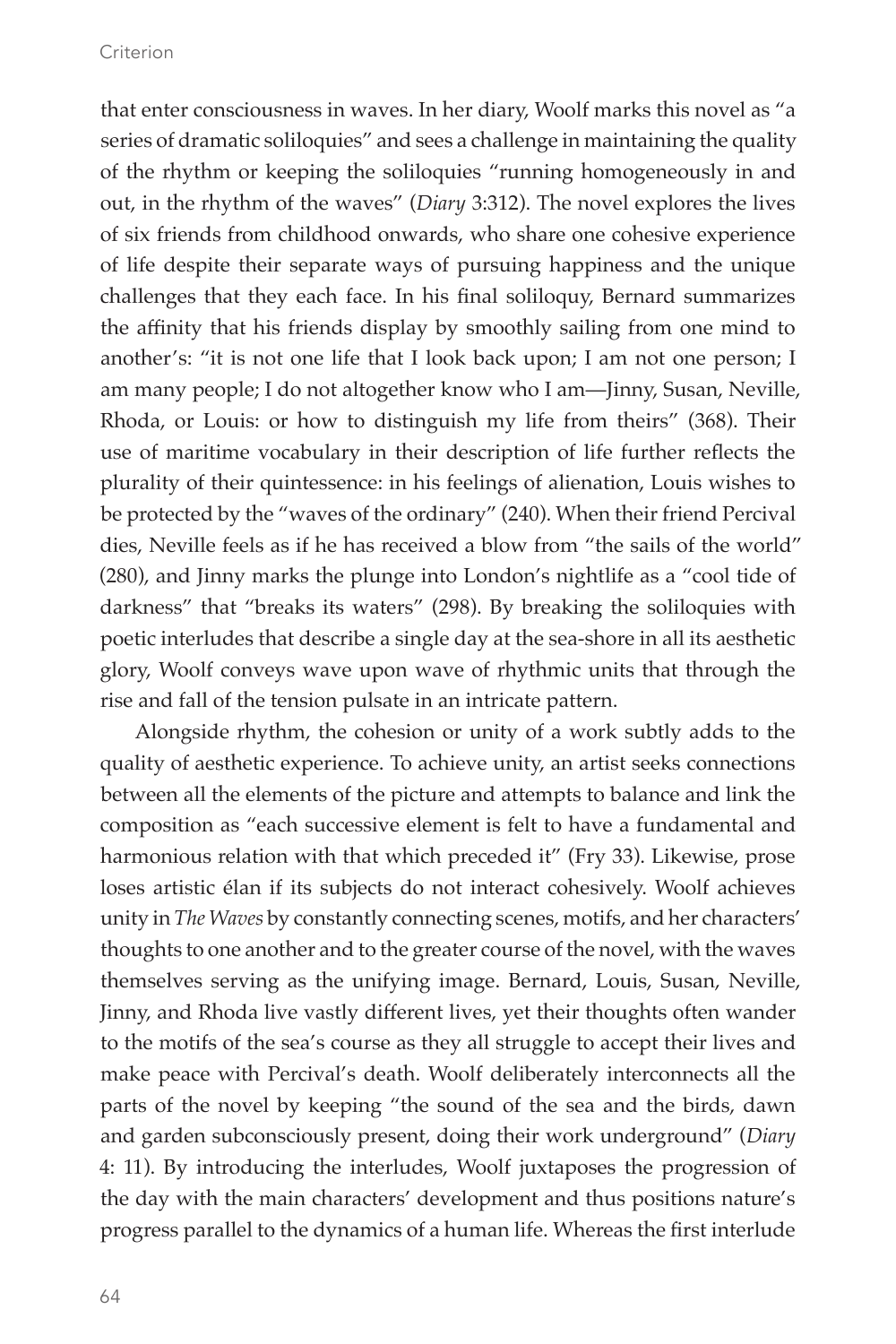corresponds to childhood as the birds' distanced and subdued "blank melody" (180) corresponds to a child's eager anticipation of adulthood, the third interlude indicates adulthood with its full share of challenges and joys as it describes "birds that had sung erratically and spasmodically," displaying maturity as their song includes fear, "apprehension of pain, and joy" (225). Through equating nature to the lives of friends, binding them with shared feelings and associative themes, Woolf achieves aesthetic unity in *The Waves*.

In their quest for "significant form," visual artists face the challenge of balancing relations of light and shade by choosing which parts of their composition to highlight with light and which to hide in the shade (Bell 11). In *The Waves*, Woolf's decision not to give voice to Percival but to leave him mysteriously undefined acts as the counterbalance to the revealed thoughts of the six main characters. The absence of Percival's narrative and later his physical absence in death distinguish him from the others and highlight his importance. The six friends orient themselves with regards to him as they "assume the sober and confident air of soldiers in the presence of their captain" (260) and disassemble in his absence: "without Percival there is no solidity. We are silhouettes, hollow phantoms moving mistily without a background" (259). He is the bright figure of the composition to which all eyes turn, the one who attracts his friends as light attracts moths, the one who unites and completes them: "sitting together now we love each other and believe in our own endurance" (260). Percival "inspires poetry" (202); he represents honor and nobility—timeless principles that enable him to create a "swelling and splendid moment" (276) to which everyone wants to hold on. He inspires his friends to believe that they are significant, that they "can add to the treasury of moments" (276), that they can forge their own destiny: "We too, . . . stride not into chaos, but into a world that our own force can subjugate and make part of the illumined and everlasting road" (276–77). In amplifying his friends' experience of the momentary, Percival embodies the changing power of aesthetic experience that inspires people to strive towards timeless ideals of good in their own lives.

A work with properties of "significant form" necessarily intensifies a moment by manipulating the artistic element of mass (Bell 11). In order for mass to manifest itself through painting, an observer must simply process the visual cues of the composition in front of them. Prose, however, requires the reader first to create a mental image of the text's substance and then to process it. Because of an extra step in the course of perception, prose with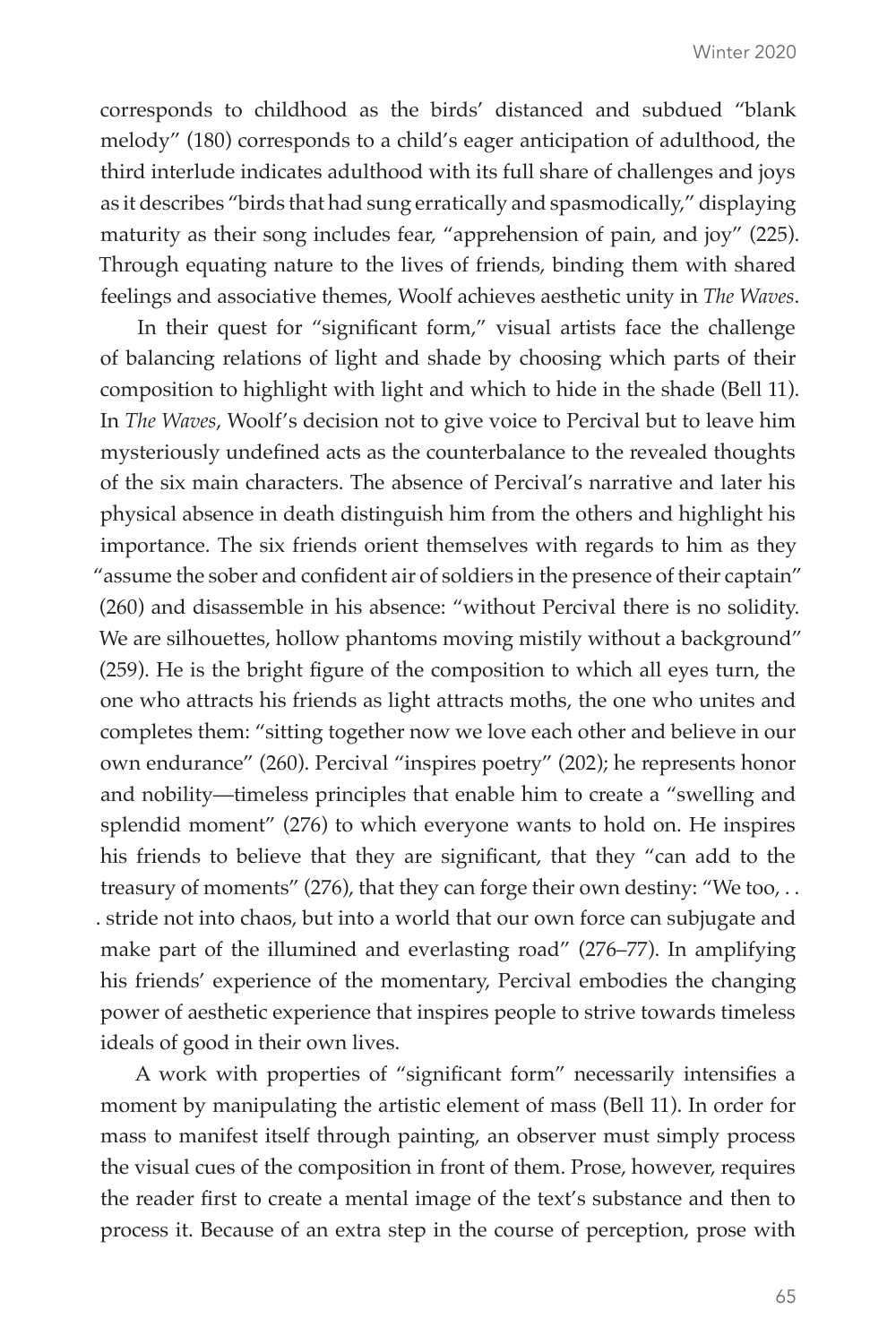the power to induce aesthetic experience packs itself as fully as possible with mass. In *The Waves,* Woolf wishes to "saturate every atom" and "give the moment whole; whatever it includes" (*Diary* 3:116). By stripping *The Waves*  bare of unnecessary information, she has created prose that is tangible and exciting to the senses but at the same time maintains the concept of the "ghostliness of matter's primary properties" (156). Ann Banfield, a scholar of modernism, introduces this concept in her study of Woolf's engagement with the philosophical and aesthetic ideas of her contemporaries. Banfield refers to the epistemological reality of matter, describing it as being rooted in the awareness of the physical world in which particles interact on the levels of their own microcosms. Just as all mass in the physical world interacts by creating wave-like disturbances of their surroundings, Woolf's "phantom waves" (*Diary* 3:236) represent the connecting medium of the unreal world of *The Waves*, binding it into an artistic whole with such vastly different entities of the novel as Bernard's soliloquies, worms in the land, and circles of light cast by mirror. The unreal mass saturating *The Waves* gains a real propensity to influence the reader's aesthetic experience of reading as Woolf sculpts it into well-balanced compositions.

Balance of masses, however, only plays its full role in the creation of aesthetic experience if it is paired with an adequate perspective. In *The Waves,* the perspective of narration and the variety of narrative perspectives significantly contribute to the aesthetic emotions that the novel evokes. While Woolf ensures the variety of narrative perspectives by engaging with multiple narrators, the power of perspective implicating narration manifests itself most explicitly in the third interlude. What begins as a panoramic view of the ocean with its "thin swift waves," illuminated by the light of the risen sun, continues to traverse the scenery as it moves from one subject to another (*Waves* 225). The observer shifts from the perspective of a girl who "drove a straight pathway over the waves" to a flock of birds "swerving high over the elm tree, singing together as they chased each other, escaping, pursuing, pecking" (226). Then the focus moves to a single snail shell, only to continue its exploration of the scenery across the garden as it momentarily lands the reader's imaginative eye on a single reflective rain drop "with a whole house bent in it" (226), a microcosm in itself. A whole synesthetic experience manifests itself as visual cues intermingle with smells and textures: "matter oozed" from the rotten fruit and "yellow excretions were exuded by slugs" (226). The narrative turbulence of the passage radiates praise of the aesthetic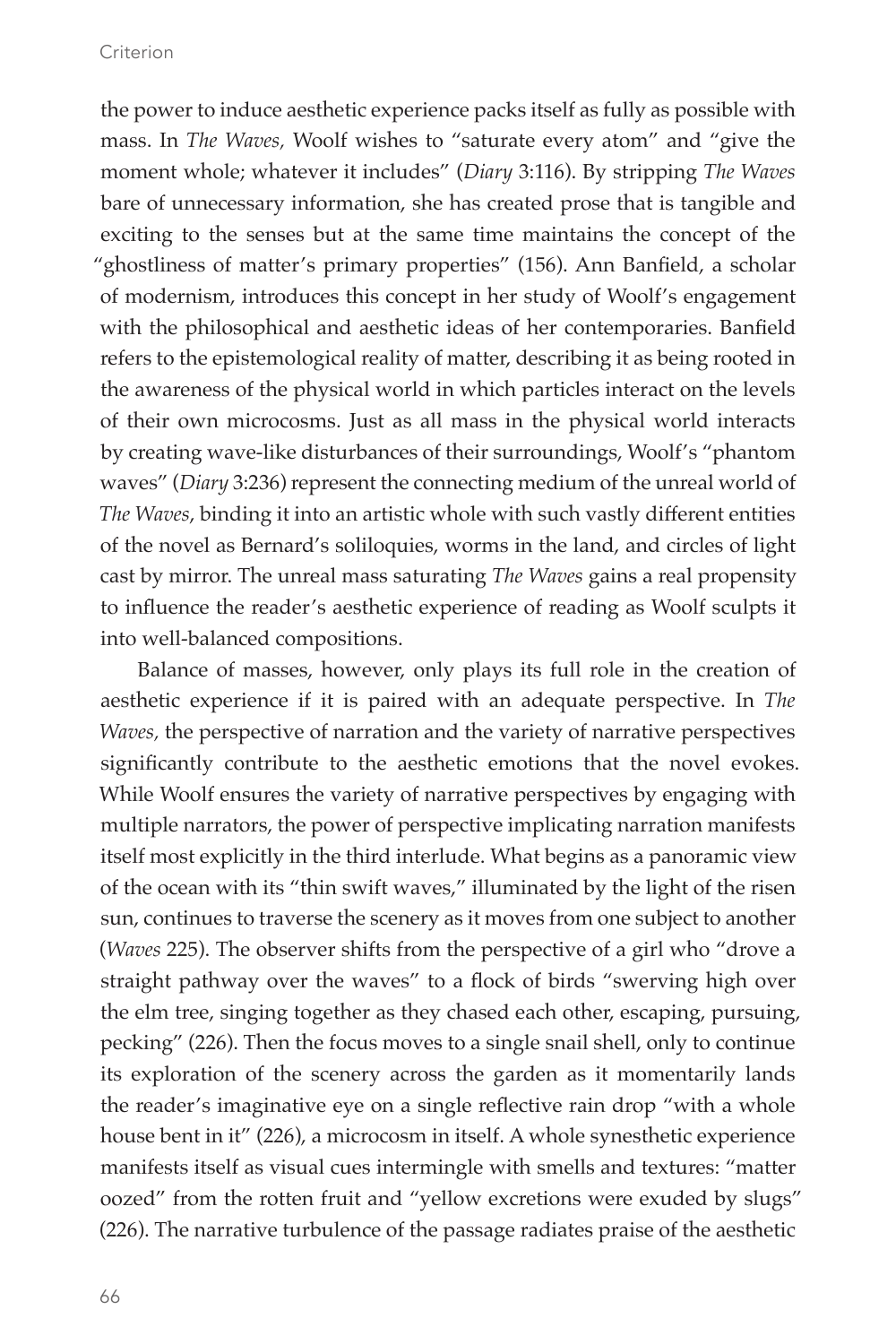experience in describing a "phantom flower" that a looking glass projects on the wall, a "phantom flower" that nevertheless is "part of the flower" (226), just as the imaginary world of aesthetics is an important part of the real world. Through the poetic truths relayed in the interlude, Woolf reiterates the epistemological reality of aesthetic experience—namely that, while aesthetics may require some flexibility of changing perspective, they reveal themselves to anyone who dares to seek a carefully balanced combination of artistic elements.

*The Waves* provide Woolf with a further aesthetic challenge. Daring to observe reality in an unconventional way plays just as important a role in the aesthetic potential of color as it does in the intermixing of perceptions. Evolutionarily, colors signal danger or presence of nutritious substance in fruit, but in order for color to contribute to an aesthetic experience, those who create and those who consume art must surpass the everyday pragmatic perception of color. As Banfield asserts in *The Phantom Table*, "the painter learns, contra naturam, to not see what common sense sees" when observing colors (264). By combining them daringly and unconventionally, a visual artist looks past utility of colors to the underlying rhythm, balance of mass, and unity. In the very beginning of *The Waves*, the children explore these artistic perspectives by ceasing to see the actual objects and their functions and, instead, focusing on the aesthetic experience that colors promise. As the children embrace the "imaginative life" (Fry 18) of the aesthetic vision, reality becomes irrelevant, so "a slab of pale yellow . . . spreading away until it meets a purple stripe" and "a crimson tassel . . . twisted with gold threads" (*Waves* 180) are valued for their inherent quality. Because of the associations that colors have with emotions and the purity of the aesthetic experience that colors help bring to their perceiver, Woolf carefully positions adjectives of color to create a composition with the aptitude to induce aesthetic experience.

Color, mass, and shape are basic elements of visible material substance; it is utterly impossible to imagine the existence of a visible, colorless, massless, and shapeless anything. Evoking sensations of shape through prose, however, takes effort to achieve and, if applied correctly, serves as a remarkable tool of aesthetics. In *The Waves*, Woolf repeatedly uses the shape of rings that matches the cyclical nature of the underlying, wave-like rhythm and historically symbolizes perfection and divinity. In Bernard's opening line, the ring that he observes "quivers and hangs in a loop of light" (180) and marks his childhood understanding of aesthetic beauty in nature.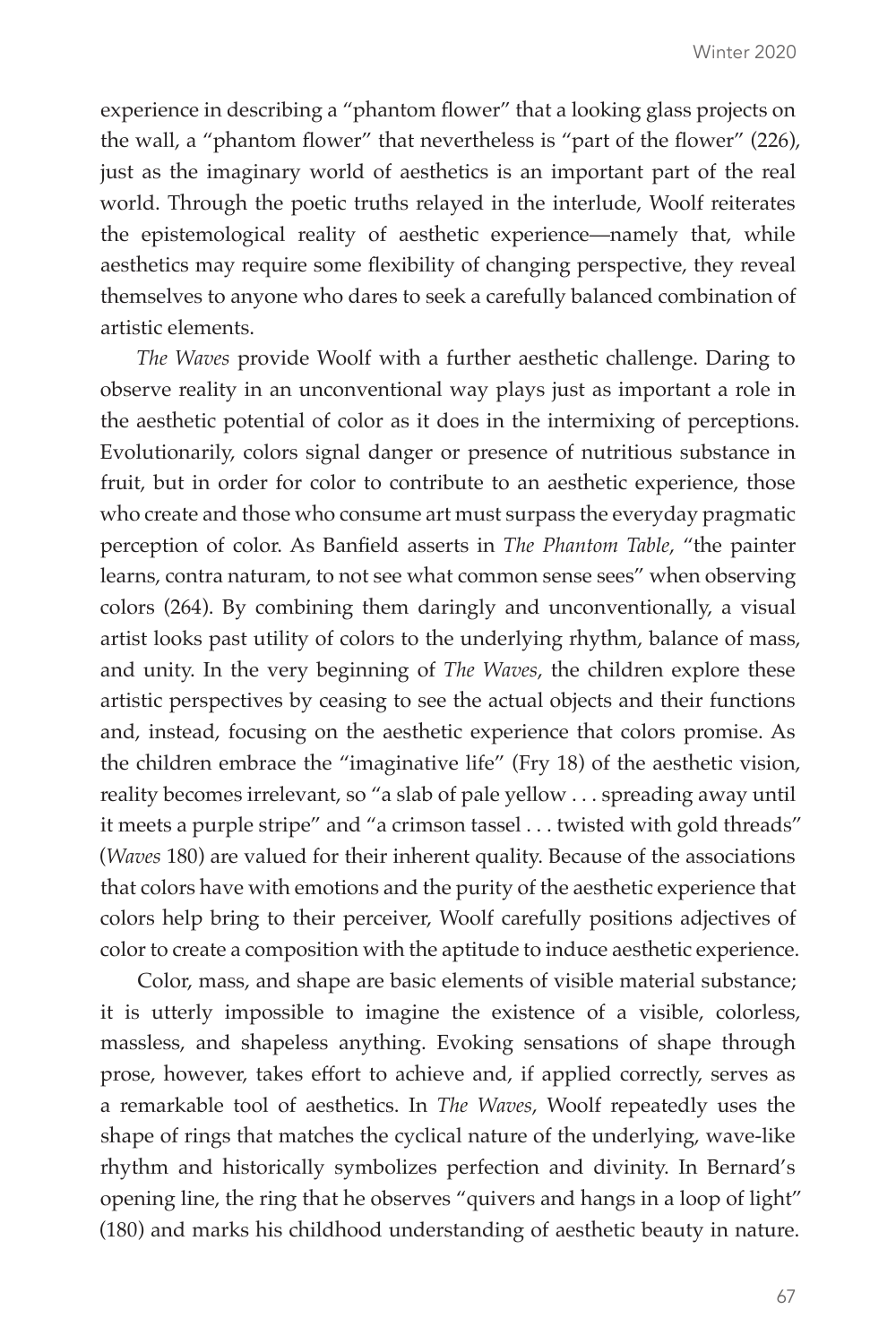#### Criterion

In all six main characters' youth, a ring symbolizes their friendship, the connection that they share; it holds the "tremendous power of some inner compulsion" (201) that Louis wishes to make permanent and to "forge in a ring of steel" (201). But Percival "destroys it, as he blunders off," foretelling his own death, which metaphorically breaks up the ring of friends (201). Their lives still intertwine and converge through Bernard's stories, which he views as successive rings, each "passing through another" (275). When they meet years after Percival's death, they once again link unity and intensity of the moment with the shape of the ring: "there was no past, no future; merely the moment in its ring of light, and our bodies; and the inevitable climax, the ecstasy" (351). Rings imply focus and intensity but also an underlying quality of the experience of life as "the being grows rings, like a tree" (373). By continually associating the shape of a ring with an aesthetic experience, unity, permanence, and perfection, Woolf gives the element of shape an important role in the composition of *The Waves*.

Besides the elements of rhythm, unity, relation of light and shade, mass, perspective, color, and shape that, according to Bell and Fry, compose "significant form" and consequently induce aesthetic experience, an astute art lover may have noticed that both visual and written works have another quality that distinguishes them from reality—reflectiveness. A true work of art enables its observers to see themselves and their emotions reflected on the canvas or in the characters that they read about. Is it not the grief and suffering that millions project on the canvas of Picasso's *Guernica* that brought the work its fame? Do the curves of Van Gogh's *Starry Night* not carry dreams and hopes of all whom its vivid colors and bold brush-strokes move? And do those who experience aesthetic pleasure from observing Michelangelo's *David* not admire Renaissance values that they wish to see in their own lives? Just as observers of art retreat to the privacy of their aesthetic experience, Neville's desire for love, Louis's feelings of alienation, Bernard's never-ending quest for phrases, Susan's struggles with motherhood, Rhoda's anxiety, and Jinny's sensuality allow them to see pieces of themselves and their own lives from a safe distance. By projecting their emotions on to an entity that possesses "significant form" the observers distance themselves from having to react, evaluate, analyze, or make changes (Bell 11). They can simply recognize, feel their emotions, and give in to the admiration of the underlying qualities of the work that triggered their aesthetic experience.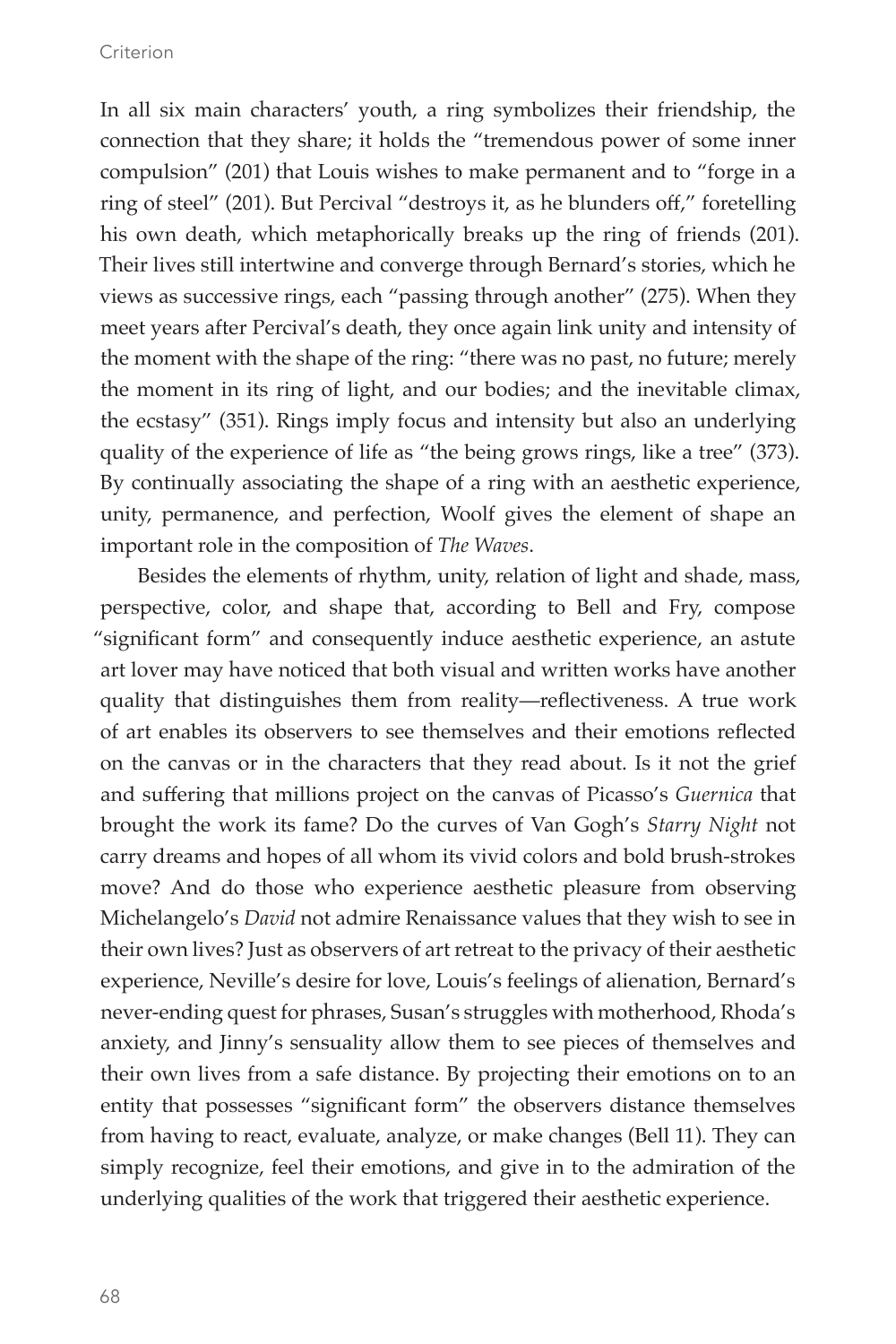Woolf uses artistic elements, established by Fry and Bell in their theories, not only to shape *The Waves* as a powerful vessel of aesthetics but also to bring the reader to the dramatic revelation of the novel. She extends Fry's and Bell's arguments by defining the ultimate purpose and culmination of aesthetic experience as the creation of timelessness amidst the temporary. In his final soliloquy, Bernard leaves behind his former self by saying that he is "done with phrases" (382) and that he wishes to be alone in the company of pure existence: "Let me sit here forever with bare things, this coffee-cup, this knife, this fork, things in themselves, myself being myself" (382). Through forging a connection with the essence of the material world, aesthetic experience manifests itself in Bernard, who has previously turned to others to define himself, and transforms him into a self-sufficient being in harmony with his own identity. His attunement to the core, wave-like rhythm of the novel bears witness to his aesthetic awakening that gradually builds up: "Yes, this is the eternal renewal, the incessant rise and fall and rise again" (383). At the very height of his aesthetic experience, Bernard reaches the state of "imaginative life" (Fry 18), which enables him to make the discovery of the ultimate purpose of aesthetics—"eternal renewal" or the pursuit of permanence despite the reality of transience (*Waves* 383). In light of his aesthetic catharsis he rediscovers his purpose in fighting death, the ultimate adversary of permanence. Bernard embodies art that is "unvanquished and unyielding" and overpowers death by carrying ideas that transcend the short lives of those who create it (383). In the final line of the novel—"The waves broke on the shore" (383)—Woolf summarizes the poetic duality of art that uses the individual artistic elements, each as fleeting and feeble as a single breaking wave, to create an artistic, wave-like assembly of ideas that endure.

A novel so powerful as to induce sensations that evoke aesthetic experience comes as a result of an unconventional art process. Much as Michelangelo described his sculpting as an act of freeing figures from blocks of marble, Woolf, in a letter to Vita Sackville-West, describes her artistic process as the setting free of what is already there: "I believe that the main thing in beginning a novel is to feel, not that you can write it, but that it exists on the far side of a gulf, which words can't cross: that it's to be pulled through only in a breathless anguish" (*Letters* 3:529). Such a remarkable and sensuous description of the artistic process that uncannily matches Michelangelo's recount of his sculpting directly links Woolf to the visual arts. *The Waves* indeed proved to be an "anguish" (*Letters* 3:529) for Woolf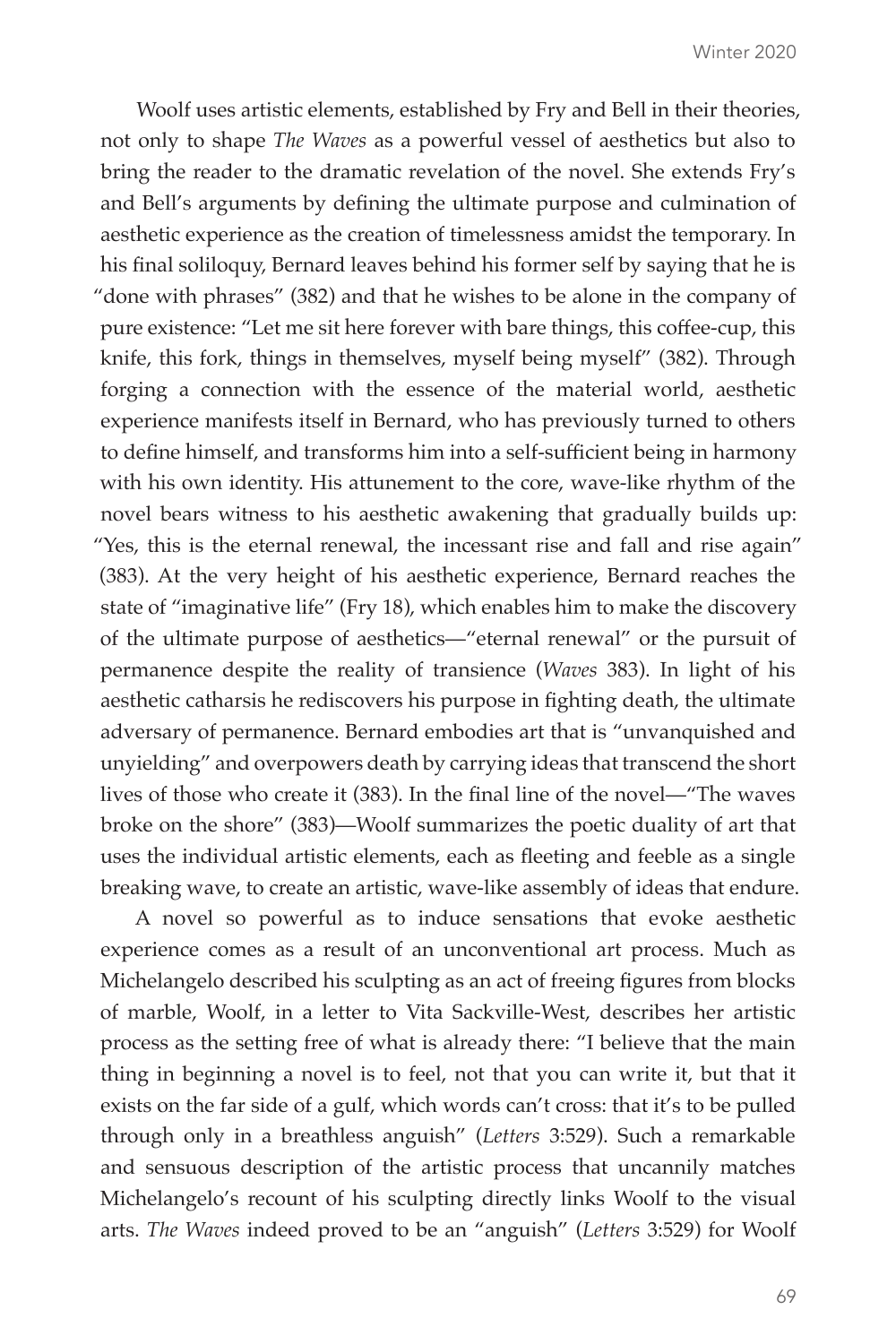#### **Criterion**

to write as she deems it "the most complex and difficult" book that she has ever written (*Diary* 3:298). In her diary, Woolf planned to write *The Waves* as "a tremendous discussion, in which every life shall have its voice—a mosaic" (3:298). As the analysis of the novel from the aesthetic perspective proves, she truly did justice to her analogy as her descriptive interludes and choral monologues, culminating in Bernard's climactic final soliloquy, contribute the tesserae she needed for the great "mosaic" (3:298) of aesthetic creation of *The Waves*.